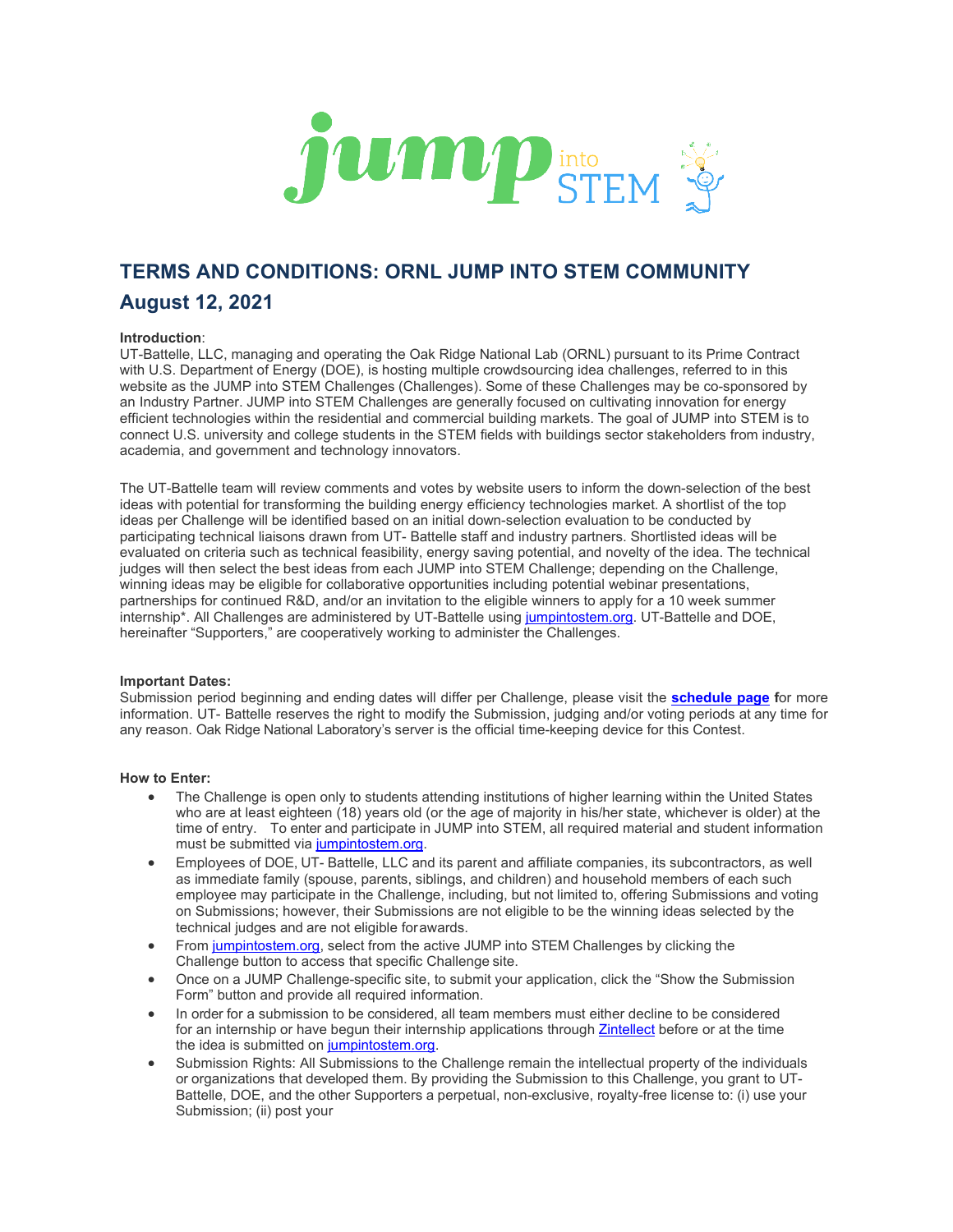Submission(s) on ornl.gov and other DOE and associated sites; and (iii) publicize the names, likeness, photograph, voice, opinions and/or hometown and state in any media, worldwide of JUMP Challenge Participants (including the individual members of a team) through social media and events of UT-Battelle's or DOE's choosing. In addition, no Submissions to a JUMP Challenge amount to any express or implied contracts with any of the Supporters of this Challenge, including, but not limited to, UT-Battelle or DOE.

- It is an express condition of Submission that each Participant warrants and represents that the Participant's Submission is solely owned by the Participant.
- Each Participant further represents and warrants to UT-Battelle and the other Supporters that the Submission, and any use thereof by UT-Battelle or the other Supporters (or any of their respective partners, subsidiaries and affiliates), shall not: (i) be defamatory or libelous in any manner toward any person, (ii) constitute or result in any misappropriation or other violation of any person's publicity rights or right of privacy, or (iii) infringe, misappropriate or otherwise violate any intellectual property rights, proprietary rights, privacy rights, moral rights or any other rights of any person or entity.
- Each Submission must be in English or, if in a language other than English, the Submission must be accompanied by an English translation of that text.
- Submissions will be rejected without notice if they contain any matter that, in the sole discretion of UT-Battelle, is indecent, discriminatory, obscene, defamatory, libelous, in bad taste, or demonstrates a lack of respect for public morals or conduct.
- If UT-Battelle, in its discretion, finds any Submission to be unacceptable, then such Submission may be deemed disqualified.

### **Challenge Subject to Applicable Law:**

The Challenge is subject to all applicable federal, state, and/or local laws and regulations. Participation constitutes each Participant's full and unconditional agreement to these Official Rules and administrative decisions, which are final and binding in all matters related to the Challenge. The Challenge is void where prohibited by law.

### **Submission Topic/Theme**

All Submissions should meet the intent and spirit of the Challenge, as previously defined in the Challenge summary.

# **Additional Terms and Conditions:**

### **Liability**

Any and all information provided by or obtained from UT-Battelle is without any warranty or representation whatsoever, including but not limited to its suitability for any particular purpose. Upon registration, all Participants agree to assume and, thereby, have assumed any and all risks of injury or loss in connection with or in any way arising from participation in this Challenge. Upon registration, all Participants agree to and, thereby, do waive and release any and all claims or causes of action against UT-Battelle, DOE, and their officers, employees and agents for any and all injury and damage of any nature whatsoever (whether existing or thereafter arising, whether direct, indirect, or consequential and whether foreseeable or not), arising from their participation in any of the Challenges, whether the claim or cause of action arises under contract or tort.

Upon registration, all Participants agree to and, thereby, shall indemnify and hold harmless UT-Battelle and the Federal Government (including DOE) and their officers, employees and agents for any and all injury and damage of any nature whatsoever (whether existing or thereafter arising, whether direct, indirect, or consequential and whether foreseeable or not), including but not limited to any damage that may result from a virus, malware, etc., to Government computer systems or data, or to the systems or data of end-users of the software and/or application(s) which results, in whole or in part, from the fault, negligence, or wrongful act or omission of the participants or Participants' officers, employees or agents.

# **Records Retention and FOIA**

All materials submitted to the Challenge as part of a Submission become DOE records and may be subject to release to the general public pursuant to the Freedom of Information Act (FOIA) and cannot be returned. No confidential commercial information should be contained in any Submission. Any Submission marked as containing confidential, business sensitive, or proprietary information, may be deemed disqualified.

### **General Conditions**

UT-Battelle reserves the right to cancel, suspend, and/or modify the Challenge, or any part of it, if any fraud,